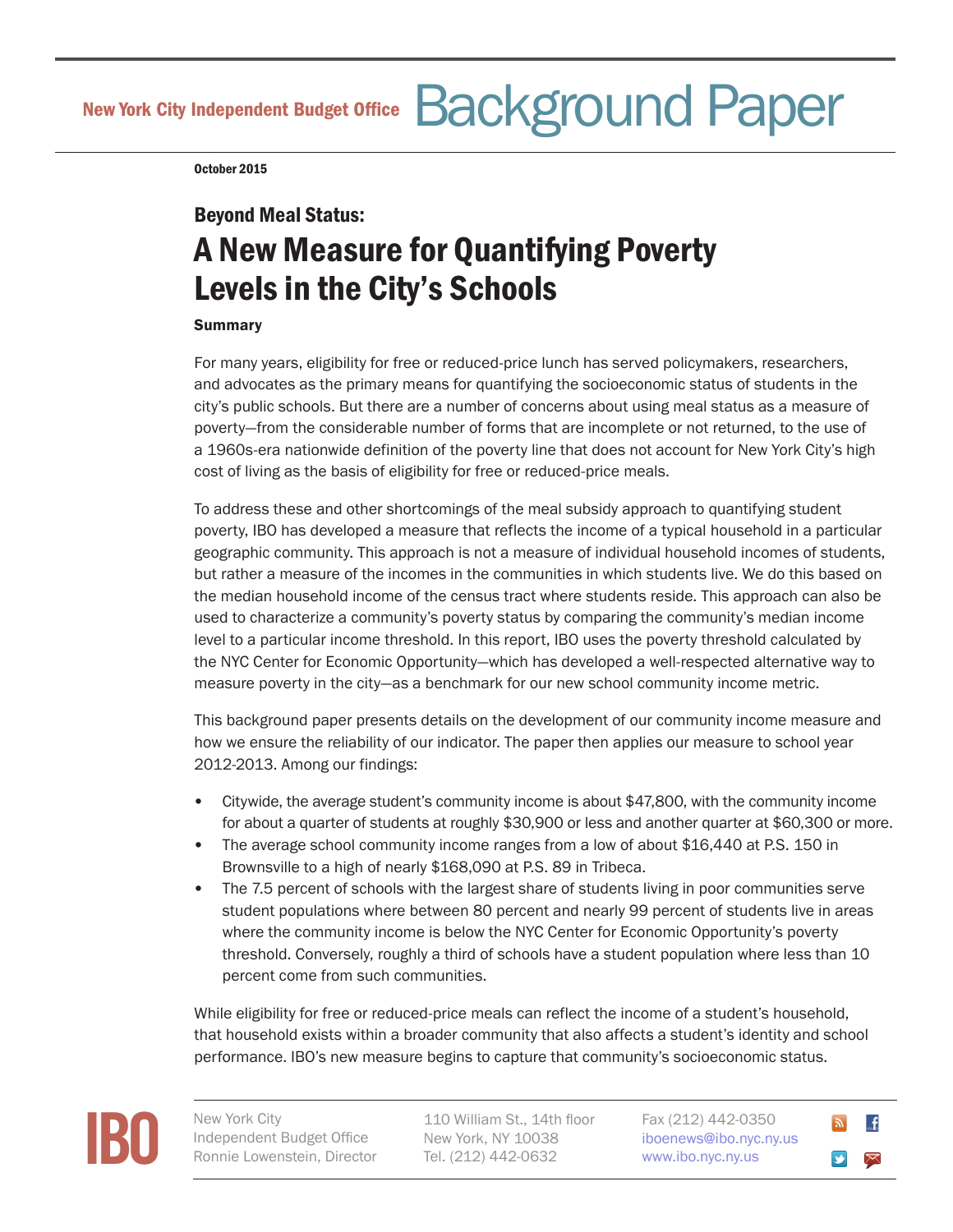#### Introduction

Policymakers and researchers often analyze the interaction between socioeconomic status and educational performance. The metric most commonly used relies on a student's eligibility for free or reduced-price lunch, a federally funded program run by the U.S. Department of Agriculture. A student's meal subsidy status is treated as a proxy for poverty; that is, if a student is eligible for free or reduced-price lunch, that student is considered to be from a low-income household. The meal eligibility metric measures an individual student's socioeconomic status, and reflects that student's particular household characteristics. But a student's household also exists within a broader community—a community that helps to mold that student's identity and therefore affects educational performance. In this paper, IBO introduces one measure that begins to capture a community's socioeconomic status using the median household income of the community as reported by the U.S. Census Bureau.

This paper will be organized as follows. First, we will review the New York City Department of Education's (DOE) process for identifying students who are eligible for free or reduced-price lunch and our concerns with using meal eligibility as a measure of poverty. Second, we introduce our new measure of community income and detail how we ensure reliability for our indicator. Third, we present three separate distributions of community income in New York City—a distribution of all households in the census dataset, a distribution of public school students, and a distribution of public schools. We also look at how changing the unit of analysis across these distributions (households to students to schools) changes the distributions of community income. Finally, we introduce a way to identify students who come from poor communities and aggregate to the school level to calculate each school's share. We compare IBO's measure with the widely used measure based on meal eligibility.

#### Background on the Use of Free or Reduced-Price Lunch

The process by which a student's meal subsidy status is determined is two-fold. First, the DOE automatically grants students eligibility for free lunch if they are cross-matched to one of the following lists maintained by the city's Human Resources Administration: children in households that receive public assistance either through Temporary Assistance to Needy Families or food stamps; children in foster care; children who are migrant, homeless, or runaway; or children enrolled in Head Start.<sup>1</sup> For other students, eligibility is determined by a school meals

application that is submitted by parents or guardians to the school. Self-reported information on household size and income earned by each adult living in the household is used to determine if students qualify for free lunch (household income below 130 percent of the poverty guideline for that household size) or reduced-price lunch (household income between 130 percent and 185 percent of the poverty guideline).<sup>2</sup>

In New York City public schools, the overwhelming majority of students are classified as poor: roughly 80 percent of students qualify for free or reduced-price lunch.<sup>3</sup> There are four main concerns about the use of a student's meal subsidy status as a measure of poverty. First, the school lunch eligibility measure is binary—a student is classified as either "eligible for free or reduced lunch" or not. It does not allow us to differentiate among students within those two broad categories. Second, the self-reported form is an imperfect measure of household income, especially since many students do not return the form. Students that are deemed ineligible for subsidized meals due to a missing or incomplete form are assigned to the full-price lunch status. However, these students tend to perform academically more like students who qualify for free lunch rather than students who qualify for-full price lunch based on a completed form.<sup>4</sup> Therefore, the group of students considered ineligible for free or reduced-price lunch may not be as homogenous as it may seem, and may in fact include many students who would be deemed eligible if proper documentation was available. Third, many schools are increasingly participating in federally funded programs to provide free meals to all students in a school—through the Universal School Meals program or a similar program for middle schools in the city—regardless of an individual student's meal status. As these programs expand, schools have less of an incentive to collect the forms from each and every student.

The final concern relates to the U.S. Census Bureau's definition of the poverty line, which is based on assumptions from 1963. To determine who is in poverty, the price of a low-cost food budget, which was designed for different family compositions, is multiplied by three. This calculation assumes that food generally accounts for one-third of a family's expenses, as was the case when the measure was developed, whereas today food expenditures account for less than one-seventh of what a family spends.<sup>5</sup> Furthermore the measure does not vary geographically or reflect relative cost of living differentials, which is of particular relevance in New York City. In 2012, the nationwide poverty line for a family of two adults and two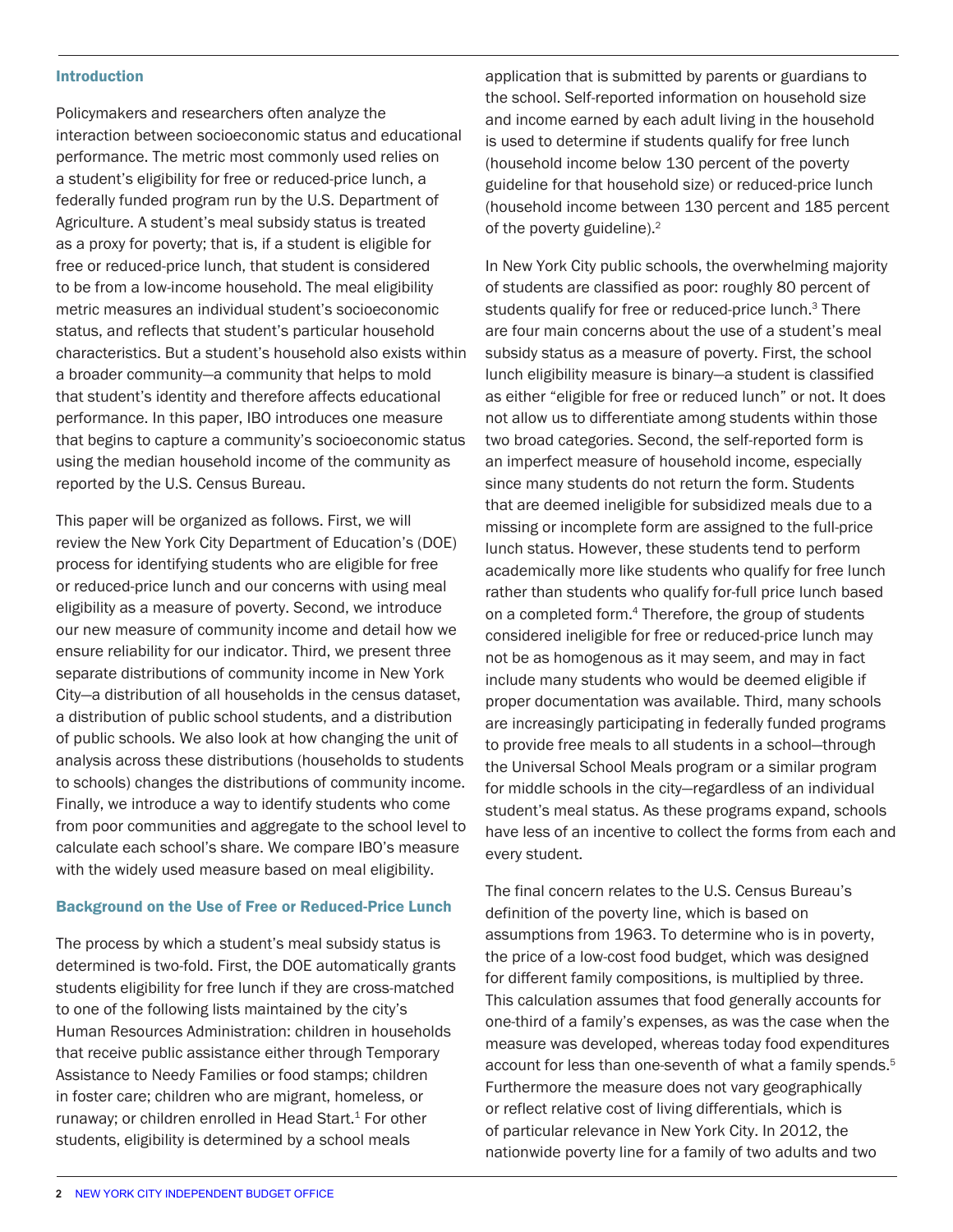children was \$23,283. Despite these limitations, however, a student's meal subsidy status is still the only measure of an individual student's socioeconomic status that is generated by the DOE and therefore the most widely used.

#### Community Income Measure

For the 2015 edition of the Education Indicators report, IBO is introducing a measure that is meant to reflect the income of a typical household in a particular geographic community as a supplement to the traditional meal subsidy-based measure of student poverty. It is important to stress that this is not a measure of the income level of individual families, like the free or reduced-price eligibility measure, but rather a measure of income in the community in which students live. IBO's goal was to create a measure of income reflective not just of students from the lowestincome communities in city public schools, but one that can be used to analyze students at all points along the income distribution, thereby capturing a student's relative socioeconomic status. Of course, this continuous measure can also be used to create any number of binary measures, such as low-income/not low-income, high-income/not highincome, or middle income/not middle-income. Therefore, we feel that this neighborhood-based income measure is more versatile than the individual measure of poverty that is commonly used.

IBO has created a measure of income based on the median household income of the census tract where students reside using data from the U.S. Census Bureau.<sup>6</sup> A census tract is a geographic area representing between 1,200 people and 8,000 people, and optimally covering 4,000 people.7 There are 2,167 census tracts across the city's five boroughs. In order to use data at the census tract level, IBO obtained five-year estimates from the 2012 American Community Survey (ACS), covering data from 2008 through 2012. The ACS produces estimates over one-, three-, and five-year time spans. Using the five-year estimates allowed us to work with the largest sample size, the most reliable data, and obtain precision for small geographic areas, such as the census tract. Five-year estimates for 2012 include data from surveys sampled each year from 2008 through 2012.<sup>8</sup> The total sample size was 215,308 housing units over the 5 years, representing more than 3 million households. For each year, median household income covers the preceding 12 months and represents pretax income in 2012 inflation-adjusted dollars. The U.S. Census Bureau caps the reported median household income for a census tract at \$250,000.

One concern with using median household income data from the ACS is that it is an estimate based on surveys of a representative sample of the city's households. Unlike the school meals application that is distributed to every student, the ACS is administered only to a representative sample of New York City's households. As with all samples, estimates derived from the ACS have an associated margin of error. The margin of error for the census measure can be quantified. In order to use only the most reliable ACS data, IBO has excluded those estimates with large margins of error. There is also a margin of error associated with city data on meal subsidy status, but it cannot be quantified because only a portion of school meals application forms are properly filled out and returned.

IBO balanced the tradeoff between including the largest possible number of census tracts in our analysis and using only estimates that we deemed reliable. There were no reported income estimates for 55 census tracts (2.5 percent of the city's tracts) in the original data file because the U.S. Census Bureau considered those estimates to be unreliable, most likely due to very small sampling sizes; these census tracts were excluded from our analysis. IBO also excluded income data from other tracts where the margin of error exceeded a particular threshold. To do this, IBO calculated the coefficient of variation (CV), which can be interpreted as the percent of sampling error associated with an estimate. The CV is calculated from the published estimates for each census tract and their margins of error.<sup>9</sup> A census tract with a relatively small CV is a tract with a more reliable estimate of income, usually reflective of a large sample size. For census tracts where the median income is capped, the margin of error is missing, and therefore the CV cannot be calculated. Based on several U.S. Census Bureau publications, the [American Community](http://www.ofm.wa.gov/pop/acs/userguide/ofm_acs_user_guide.pdf)  [Survey User Guide](http://www.ofm.wa.gov/pop/acs/userguide/ofm_acs_user_guide.pdf) suggests the following implications for the quality of an estimate based on CV thresholds: CV less than or equal to 15 percent is considered good; CV between 15 percent and 30 percent is considered fair; CV greater than 30 percent is considered poor (to be used with caution). Although there is no hard-and-fast threshold that is used universally, IBO excluded income data for those census tracts where the margin of error was missing or the CV exceeded 30 percent (108 census tracts).<sup>10</sup> In all, 163 census tracts were excluded leaving us with reliable income data from 2,004 census tracts. IBO chose to only present data from this set of census tracts in this paper and in our Education Indicators report.

The distribution for this set of census tracts weighted by the number of households represented in each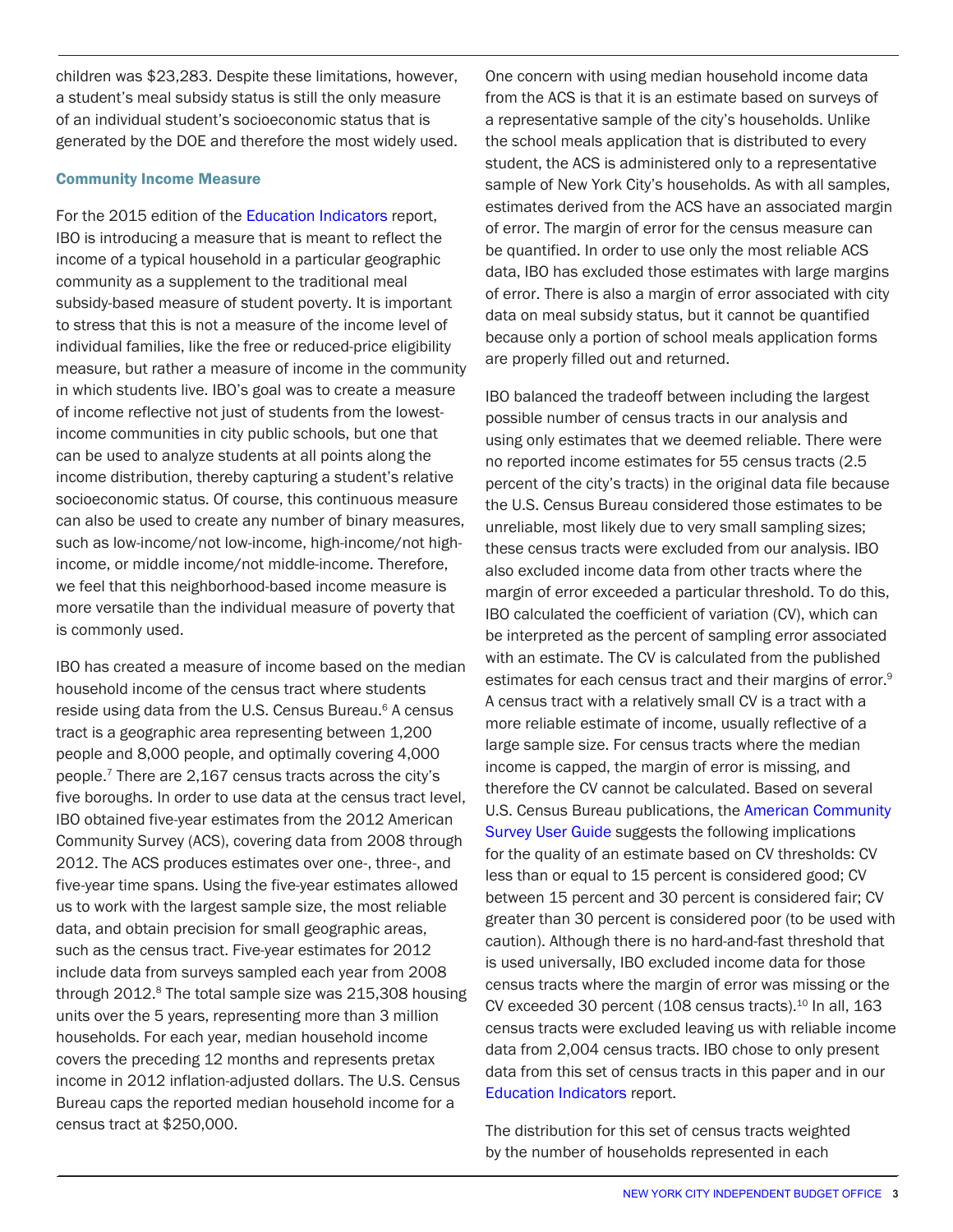tract showed that the 2012 median household income averaged \$58,860, compared with median household income of about \$52,400 for the city as a whole. There is a large degree of variation in the distribution, with almost \$234,000 separating the census tract with the lowest median household income from the census tract with the highest median household income. Median household income ranges from \$9,700 in a census tract in the Seagate-Coney Island neighborhood in Brooklyn up to more than \$243,000 in a census tract in the Upper East Side-Carnegie Hill neighborhood in Manhattan. The median household income for a quarter of the city's households is roughly \$36,800 or below. At the other end of the spectrum, another quarter of the city's households live in areas with a median household income that is more than double that—\$75,400 or more.

#### Identifying Community Income for Public School Students Citywide and by Borough

Using home addresses for the city's 1,100,285 public school students (including students in charter schools) in the 2012-2013 school year, IBO was able to identify the 2012 median income of households in each student's tract of residence. We refer to this measure as the student's "community income" to differentiate it from the traditional measure of poverty derived from the school meals application forms.<sup>11</sup> Of the 1.1 million students, only 148 (0.01 percent) were from census tracts with no reported median income data. Similarly, relatively few students were from census tracts with a missing CV or one that exceeded 30 percent (34,649 students, or 3.1 percent of all students). Both groups of students are excluded from the summaries presented below—leaving 1,065,488 students.

Citywide, the average student's community income is about \$47,800 (see Table 1, below). The community income for a quarter of the city's students is roughly \$30,900 or below. At the other end of the spectrum, another quarter of the

city's students live in areas with a community income that is almost double that—about \$60,300 or more.

At the borough level, while the minimum student community income in each borough is roughly the same, there is already a considerable difference by the 25th percentile that persists throughout the distributions, especially for students in the Bronx. When ranked by community income, students in the lowest 25 percent of the distribution in the Bronx, Brooklyn, and Manhattan come from communities where the income level is at least \$14,600 below that of the lowest 25 percent of community income in both Queens and Staten Island. Those patterns remain the same for the median (50th percentile) of student community income, with the Bronx, Brooklyn, and Manhattan trailing Queens and Staten Island; the Bronx lags far behind the other boroughs. Half of the 243,402 students in the Bronx live in communities with an income level below \$29,200. At the other end of the spectrum, half of Staten Island's 66,600 students live in communities with an income level of \$74,900 or above.

Turning to the 75th percentile of the income distribution, students in the Bronx come from communities with income levels that are nearly \$12,100 lower than in Brooklyn, the next lowest borough. In every borough except Staten Island, there are big increases in community income levels between the 50th and 75th percentiles of the distribution and—as is typically the case in income distributions—the borough's means are greater than their medians. Staten Island is unusual in having a mean student community income below its median. This is due to one census tract in an industrial neighborhood in West New Brighton (serving less than 1 percent of the borough's students) that has a community income well below the other census tracts on Staten Island, bringing down the borough's average.

Looking at the full borough-level distributions, Manhattan has the greatest intra-borough student community income

| Table 1. Distribution of Student Community Income, 2012-2013                                                                         |                              |                |                                       |               |                           |                |             |                                                     |  |
|--------------------------------------------------------------------------------------------------------------------------------------|------------------------------|----------------|---------------------------------------|---------------|---------------------------|----------------|-------------|-----------------------------------------------------|--|
| <b>Borough</b>                                                                                                                       | Number of<br><b>Students</b> | <b>Minimum</b> | 25 <sub>th</sub><br><b>Percentile</b> | <b>Median</b> | 75th<br><b>Percentile</b> | <b>Maximum</b> | <b>Mean</b> | <b>Difference</b><br>25th-75th<br><b>Percentile</b> |  |
| <b>Bronx</b>                                                                                                                         | 243.402                      | \$13,556       | \$22,404                              | \$29,167      | \$40,254                  | \$105,682      | \$33,100    | \$17,850                                            |  |
| <b>Brooklyn</b>                                                                                                                      | 328,799                      | \$9,675        | \$32,210                              | \$40,559      | \$52,315                  | \$170,481      | \$44,161    | \$20,105                                            |  |
| Manhattan                                                                                                                            | 124,865                      | \$11,270       | \$27,668                              | \$36,236      | \$66,944                  | \$243,622      | \$52,006    | \$39,276                                            |  |
| <b>Queens</b>                                                                                                                        | 301,827                      | \$13,958       | \$46,806                              | \$55,399      | \$66,500                  | \$137,621      | \$57,094    | \$19,694                                            |  |
| Staten Island                                                                                                                        | 66.595                       | \$14,413       | \$57,396                              | \$74.861      | \$83,226                  | \$105,150      | \$69,863    | \$25,830                                            |  |
| <b>Citywide</b>                                                                                                                      | 1,065,488                    | \$9,675        | \$30,893                              | \$43,598      | \$60,263                  | \$243,622      | \$47,823    | \$29,370                                            |  |
| SOURCES: IBO analysis of U.S. Census Bureau American Community Survey Five-Year Estimates 2008-2012 and Department of Education data |                              |                |                                       |               |                           |                |             |                                                     |  |

*New York City Independent Budget Office*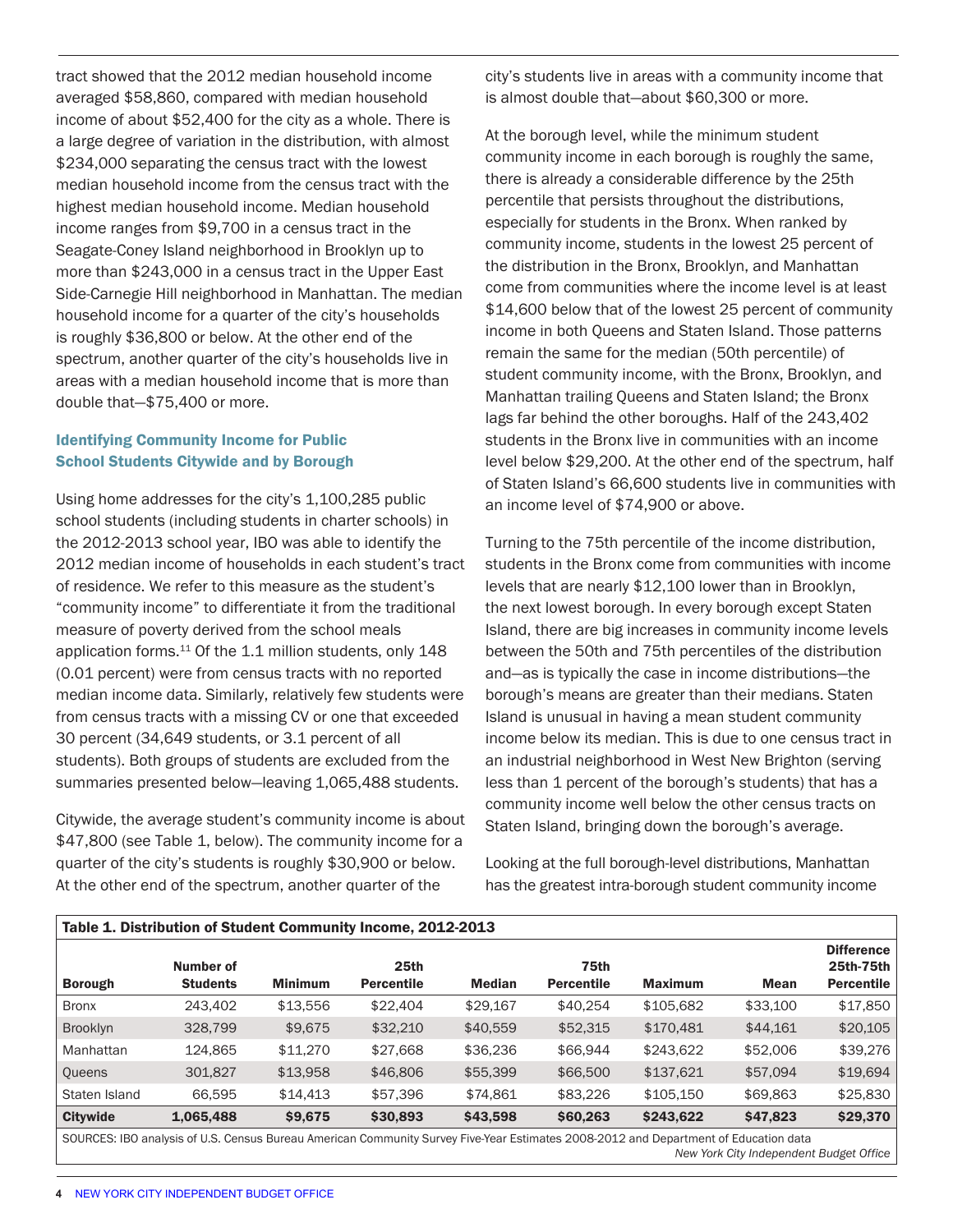variation with the poorest neighborhood located in Midtown South and the richest neighborhood (excluding those census tracts whose community income was capped) located on the Upper East Side. Even excluding the lowest and highest income census tracts within the borough-level distributions, Manhattan has the largest difference in community income of the tracts at the 25th and 75th percentiles.

#### Aggregating to the School Level

IBO aggregated across students in each school to calculate a measure of average school community income. After identifying the community income for each student as described above, IBO calculated the school measure as the average income for the students it served. Those schools missing data from more than one-fifth of students, either because the student's census tract lacked information on the margin of error or because the tract had a coefficient of variation greater than 30 percent, were excluded from the analysis. Notably, none of the excluded schools were high schools, which draw students from across the city and beyond the school's physical neighborhood due to the choice process. Finally, we limit our analysis to schools in districts 1 through 32 that serve students in grades kindergarten through 12, including charter schools.<sup>12</sup> The final sample of schools includes 1,685 schools serving 982,816 students. We report school summaries citywide as well as by the grades served: high schools and all other schools. Our definition of a high school is a school that serves any students in any one of the high school grades—9 through 12.

Citywide, the average school community income is \$44,919 (see Table 2 below). That is roughly \$3,000 less than the average across students, which implies that there is a substantial concentration of low-income students in many schools. This trend is also evident when looking at the median school, which has an income level of \$40,559, also about \$3,000 less than the median for students. The average school community income ranges from a low of \$16,441 at P.S. 150 in Brownsville in Brooklyn's

district 23 up to high of \$168,089 at P.S. 89 in Tribeca in Manhattan's district 2. The average community income at Manhattan's P.S. 89 is more than 10 times the average community income at Brooklyn's P.S. 150. A quarter of the city's schools have a community income level at or below \$33,200; at the other end of the spectrum, a quarter have an income level at or above \$52,600. The difference in average community income for the school at the 75th percentile and the school with the highest income is over \$115,500, which implies that there are also some schools with very high concentrations of high-income students. The difference at the low end of the distribution (between the minimum and 25th percentile) is a much lower \$16,800, or about one-seventh the difference at the high end.

Contrasting high schools with all other schools, it is clear that there is significantly less variation among high schools than there is for other schools, especially when looking at the top quarter of the distribution. The range in the school average income level for the school at the 75th percentile and the school with the greatest income level is much greater for non-high schools (about \$112,000) than for high schools (about \$41,000). The difference between the average community incomes for the schools at the 25th and 75th percentiles also reflects the greater variation among schools other than high schools.

### City, Student, and School Distributions of Community Income

The respective distributions of community income from all city households, to all New York City public school students, to all city public schools show that while the shapes are similar, the peak of the distribution moves slightly more towards the lower end of the income spectrum as we move from one metric to the next (see histograms on page 6). All three distributions are right-skewed, which means that the right side of the distribution extends far from the peak, or mode, of the distribution. As a result, the median falls above the peak, and the mean exceeds the median.

| Table 2. Distribution of Average School Community Income, 2012-2013 |                             |                |                                       |               |                           |                |             |                                                     |  |
|---------------------------------------------------------------------|-----------------------------|----------------|---------------------------------------|---------------|---------------------------|----------------|-------------|-----------------------------------------------------|--|
| <b>Borough</b>                                                      | Number of<br><b>Schools</b> | <b>Minimum</b> | 25 <sub>th</sub><br><b>Percentile</b> | <b>Median</b> | 75th<br><b>Percentile</b> | <b>Maximum</b> | <b>Mean</b> | <b>Difference</b><br>25th-75th<br><b>Percentile</b> |  |
| <b>High Schools</b>                                                 | 550                         | \$23,289       | \$33,778                              | \$39,387      | \$46,542                  | \$87,756       | \$41,868    | \$11,490                                            |  |
| All Other<br>Schools                                                | 1.135                       | \$16,441       | \$32,820                              | \$41,588      | \$55,760                  | \$168,089      | \$46,397    | \$19,441                                            |  |
| <b>Citywide</b>                                                     | 1.685                       | \$16,441       | \$33,244                              | \$40,559      | \$52,559                  | \$168,089      | \$44,919    | \$17,380                                            |  |

SOURCES: IBO analysis of U.S. Census Bureau American Community Survey Five-Year Estimates 2008-2012 and Department of Education data *New York City Independent Budget Office*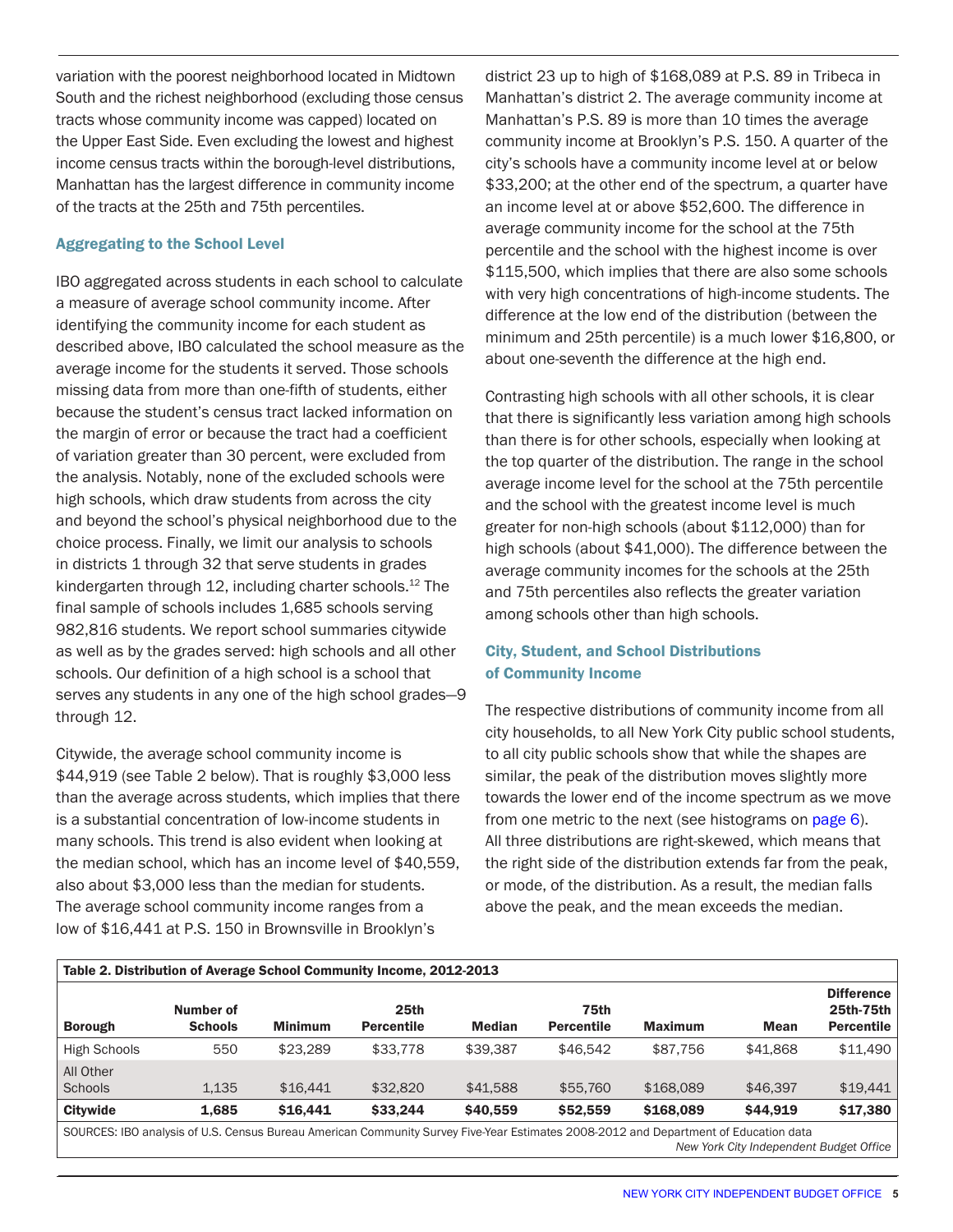

#### Classifying Students Who Come from Poor Communities

In addition to providing information about the relative level of community income based on where a student lives, this measure can also provide an absolute measure of community poverty by comparing the community's median income level to a particular income threshold. As discussed above, IBO felt that the poverty threshold used by the U.S. Census Bureau does not accurately reflect the true cost of living in New York City.

Instead of using the poverty line calculated by the U.S.

Census Bureau, IBO chose to use a poverty threshold calculated by the NYC Center for Economic Opportunity (CEO), an initiative under the Office of the Mayor. The CEO was launched by Mayor Michael Bloomberg in 2006. Its mission included an initiative to develop a more accurate way to measure poverty and count the poor in New York City. Since August 2008, the CEO has published an annual report that discusses the methodology behind the CEOcalculated threshold for poverty and compares conditions in the city using the CEO threshold and the U.S. Census Bureau's official threshold. The annual report was officially mandated in the New York City Charter in December 2013.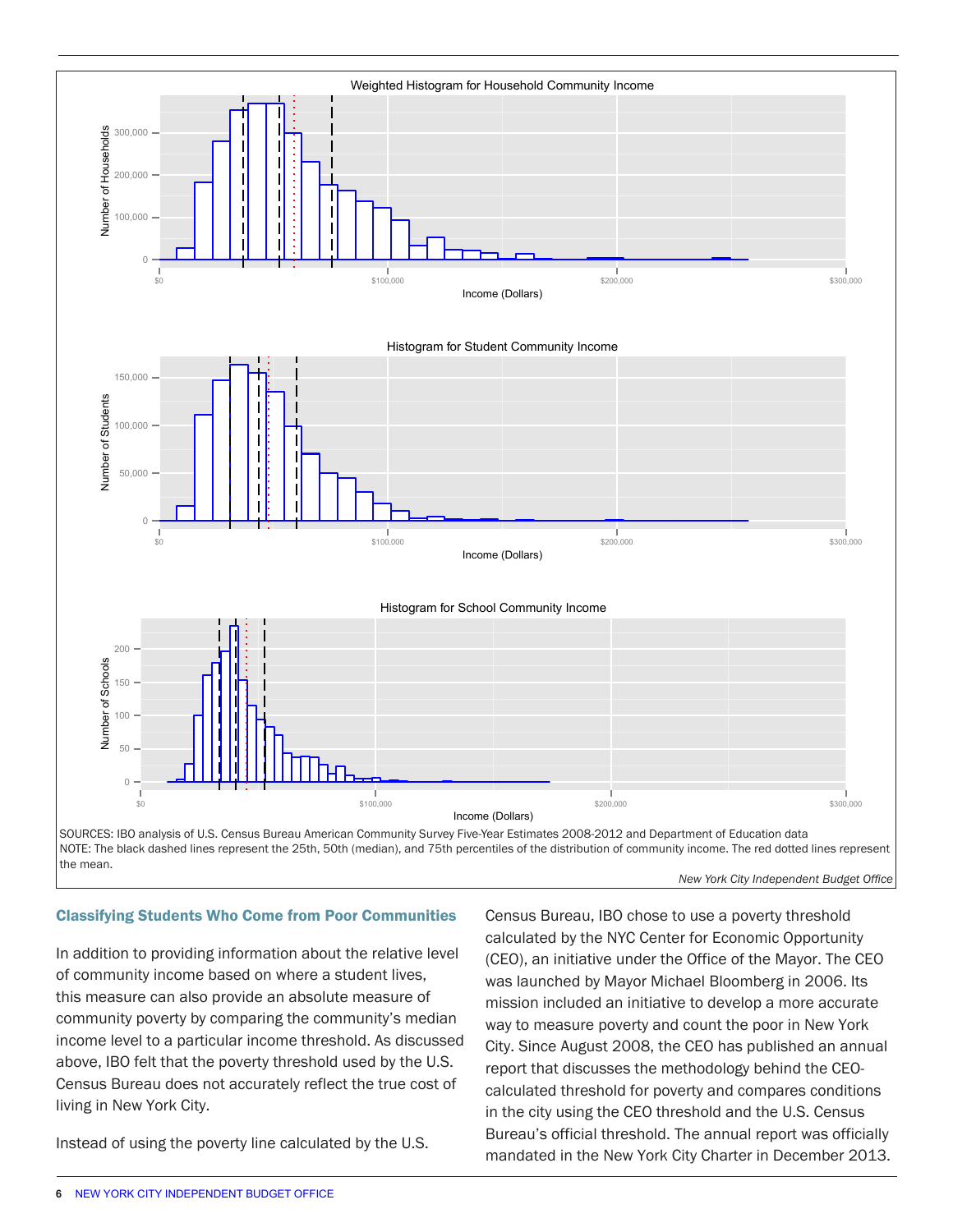#### Distribution of Schools: Percent of Students From Poor Communities



The CEO threshold is calculated based on a five-year moving average of what families spend on basic necessities, including food, clothing, shelter, and utilities, and additionally accounts for higher housing costs in New York City.13 The CEO threshold was intended to be used in conjunction with the CEO income measure, which, in addition to pretax cash income, also includes the cash-equivalent of in-kind transfers such as food stamps and housing assistance. The CEO income measure additionally deducts income and payroll taxes and nondiscretionary spending costs such as commuting, child care, and out-of-pocket medical expenses. IBO is unable to replicate CEO's adjustments to income data and therefore relies on available median household income data.14 While the size of the median household in a census tract can vary, IBO chose to use the CEO threshold amount of \$31,039 based on a family of four (two adults and two children) since that composition is widely used.15 The ratio of the CEO threshold to the official threshold for that specific family composition was 1.333 in 2012.

For each of the 982,816 students in the 1,685 schools in our sample, IBO classified a student as coming from a poor community if the median household income in the census tract where the student resided was below the CEO threshold. For each school, IBO calculated the share of students who come from poor communities. Roughly a third of schools serve a student population where less than 10 percent come from poor communities. In another third of schools, from 10 percent to 40 percent of students come from poor communities. The 7.5 percent of schools with the largest share of students from poor communities serve between 80.0 percent and 98.8 percent poor students.

#### Distribution of Schools: Percent of Students Who Qualify for Free or Reduced-Price Lunch

*Percent of Schools*



IBO compared the distribution of schools by this new metric with the distribution of schools by the percent of students who are eligible for free or reduced-price lunch based on federal guidelines. There are two key differences in the two measures: the unit of analysis (census tract versus family) and the treatment of the threshold for defining poverty. First, the unit of analysis for meal subsidy eligibility is based on an individual student's family income level (taking into account the number of people in the family), whereas IBO's metric is based on the median income level of households within the community where the student resides. By construct, using the median household income in the community means that only those communities with a particular concentration of poor households will be classified as poor. Second, the income measure for meal subsidy eligibility is multiplied by 1.3 or 1.85 in determining free or reduced-price lunch eligibility, respectively. Because the guideline is multiplied by a factor, many city students come from families with reported income below the guideline. When determining if a community is poor, IBO used the CEO's threshold directly when comparing against the median income from the community. Based on these differences in the construction of the measures, we would expect that the meal subsidy eligibility measure would classify many more students as poor—and thus eligible for free or reduced-price lunch—than IBO's measure of the percent of students who come from poor communities.

As expected, more than half of the schools serve a student population where more than 80 percent qualify for free or reduced-price lunch. Another roughly 20 percent of schools serve from 70 percent to 80 percent of students who qualify.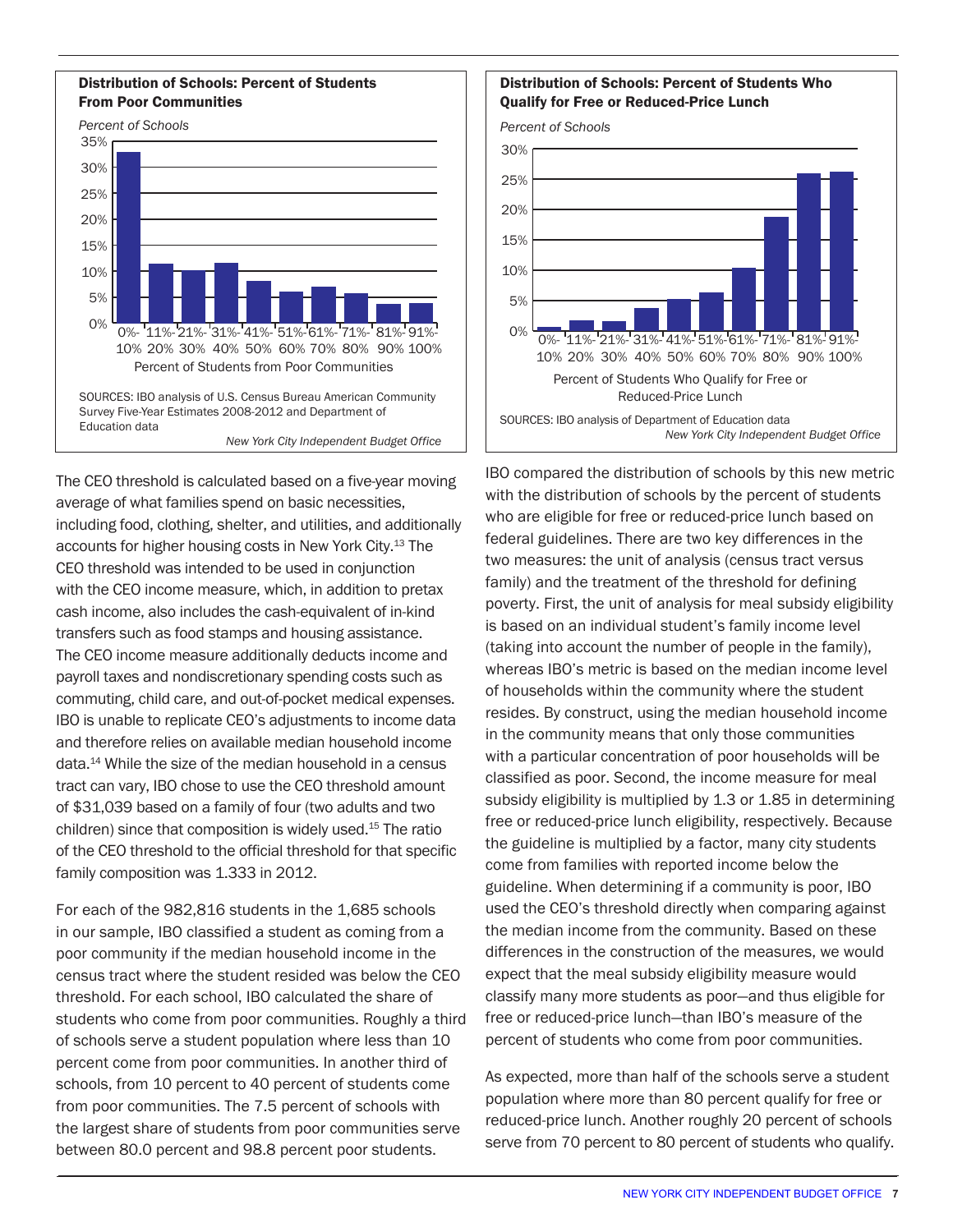On the other end of the spectrum, just 3.6 percent of schools have 30 percent or fewer students who qualify for free or reduced-price lunch. The distribution of schools using this metric is highly skewed towards the high end of the distribution—that is, most schools serve very high shares of students who qualify for free or reduced-price lunch.

While schools tend to be concentrated at one end of the distribution regardless of which measure of poverty we use, IBO's measure of the percent of students from poor communities allows us to better differentiate among schools because fewer schools are concentrated at one end. Roughly two-thirds of schools are relatively evenly distributed in terms of the share of students from poor communities—ranging from 10 percent up to 98.8 percent. In contrast, more than 70 percent of schools serve from 70 percent to 100 percent of students who qualify for free or reduced-price lunch, limiting our ability to differentiate among schools.

#### **Conclusion**

IBO's measure of community income can be a useful tool to better assess the income level of students' communities citywide and also to better understand the student populations that individual schools serve. The distribution of student community income peaks near the low end of the distribution, but there are also many students who come from relatively high income communities. Looking at the schools that students attend, we find that there are many more schools at the lower end of the distribution. This is consistent with the fact that some elementary and middle schools serve high concentrations of students from lowincome communities because they tend to be neighborhood schools. IBO also used this measure to identify students at the lowest end of the community income spectrum in a process analogous to the determination of a student's eligibility for free or reduced-price lunch based on family income. When aggregating to the school level, we found that about a third of schools serve at most 10 percent of students from poor communities.

> *Report prepared by Sarita Subramanian with Stephanie Kranes*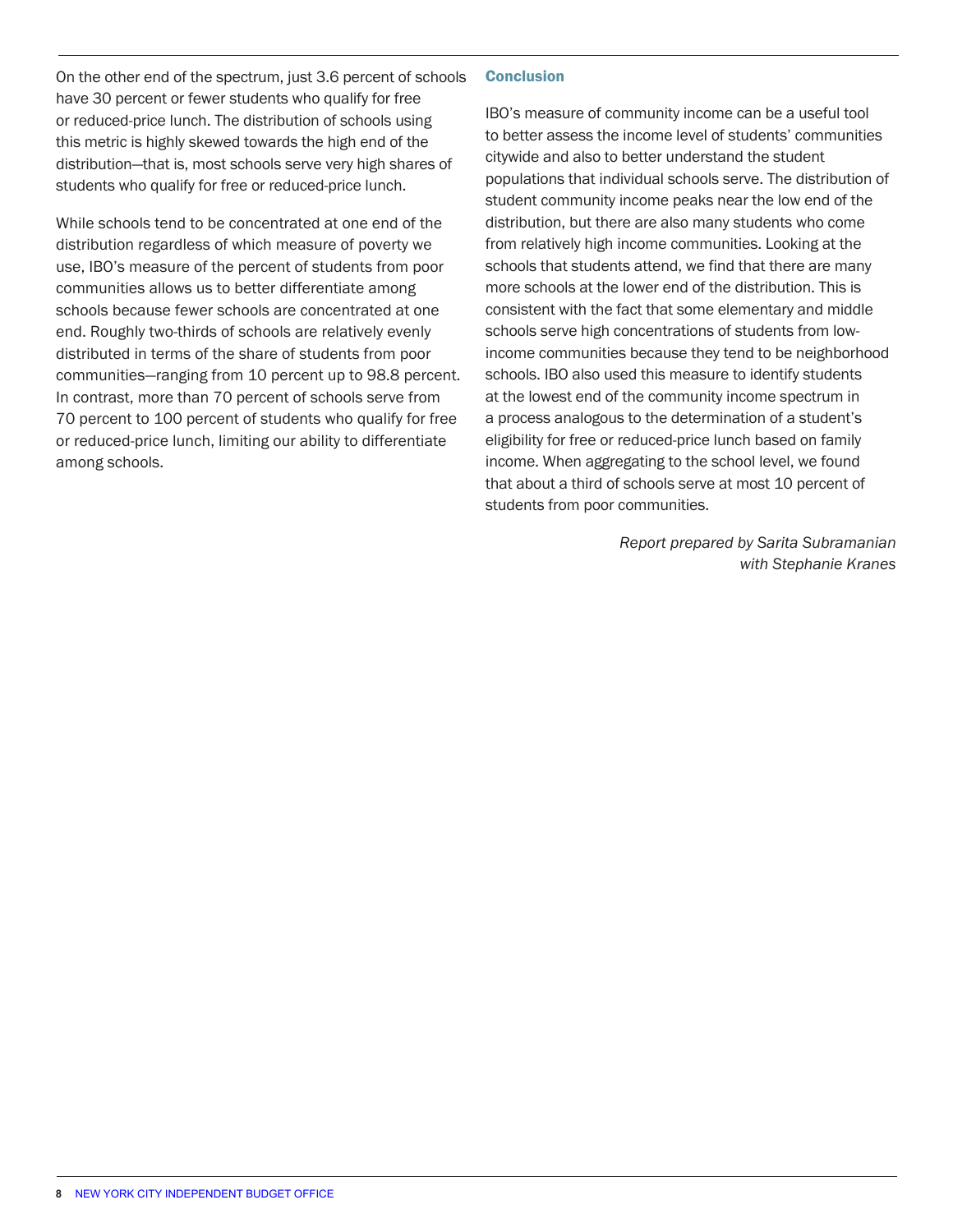#### Appendix

IBO chose to report separately on the schools that span multiple physical locations or cover whole geographic districts. Those schools include: district 75 schools serving only students with disabilities, home-schooled students, universal pre-kindergarten programs in community-based organizations (CBOs), and district 79 programs serving overage and under-credited students. District 75 schools and district 79 programs often span multiple sites. For each school district, DOE aggregates enrollment in prekindergarten in CBOs and home-school designations.

The citywide distribution of community income for those schools is reported below. District 75 schools serve students with a similar distribution of community income as with other city schools reported in Table 2. Among schools that span multiple locations or cover whole geographic districts, home-schooled students have the largest range in community income and the highest mean and median community income. District 79 appears to serve the most homogenous group of students in terms of income out of all the groups reported, and students in these schools tend to come from relatively poor communities.

| Distribution of Average School Community Income for Select Schools, 2012-2013                                                   |                |                           |               |                           |                |             |                                                     |  |  |
|---------------------------------------------------------------------------------------------------------------------------------|----------------|---------------------------|---------------|---------------------------|----------------|-------------|-----------------------------------------------------|--|--|
| <b>Borough</b>                                                                                                                  | <b>Minimum</b> | 25th<br><b>Percentile</b> | <b>Median</b> | 75th<br><b>Percentile</b> | <b>Maximum</b> | <b>Mean</b> | <b>Difference</b><br>25th-75th<br><b>Percentile</b> |  |  |
| District 75                                                                                                                     | \$28,478       | \$35,913                  | \$40,822      | \$53.514                  | \$72,315       | \$44,608    | \$11,687                                            |  |  |
| Home School                                                                                                                     | \$25,006       | \$40,254                  | \$50,460      | \$62,085                  | \$105,856      | \$52,298    | \$18,162                                            |  |  |
| CBO Pre-K                                                                                                                       | \$24,206       | \$36,789                  | \$44.551      | \$56,339                  | \$73.372       | \$46.271    | \$12,636                                            |  |  |
| District 79                                                                                                                     | \$36,918       | \$38,608                  | \$40,417      | \$43,166                  | \$44,531       | \$40,676    | \$2,830                                             |  |  |
| <b>Citywide</b>                                                                                                                 | \$24,206       | \$36,918                  | \$43.091      | \$56,224                  | \$105,856      | \$46,650    | \$13,786                                            |  |  |
| SOURCES: IBO analysis of U.S. Census Bureau American Community Survey Five-Year Estimates 2008-2012 and Department of Education |                |                           |               |                           |                |             |                                                     |  |  |

SOURCES: IBO analysis of U.S. Census Bureau American Community Survey Five-Year Estimates 2008-2012 and Department of Education data

*New York City Independent Budget Office*